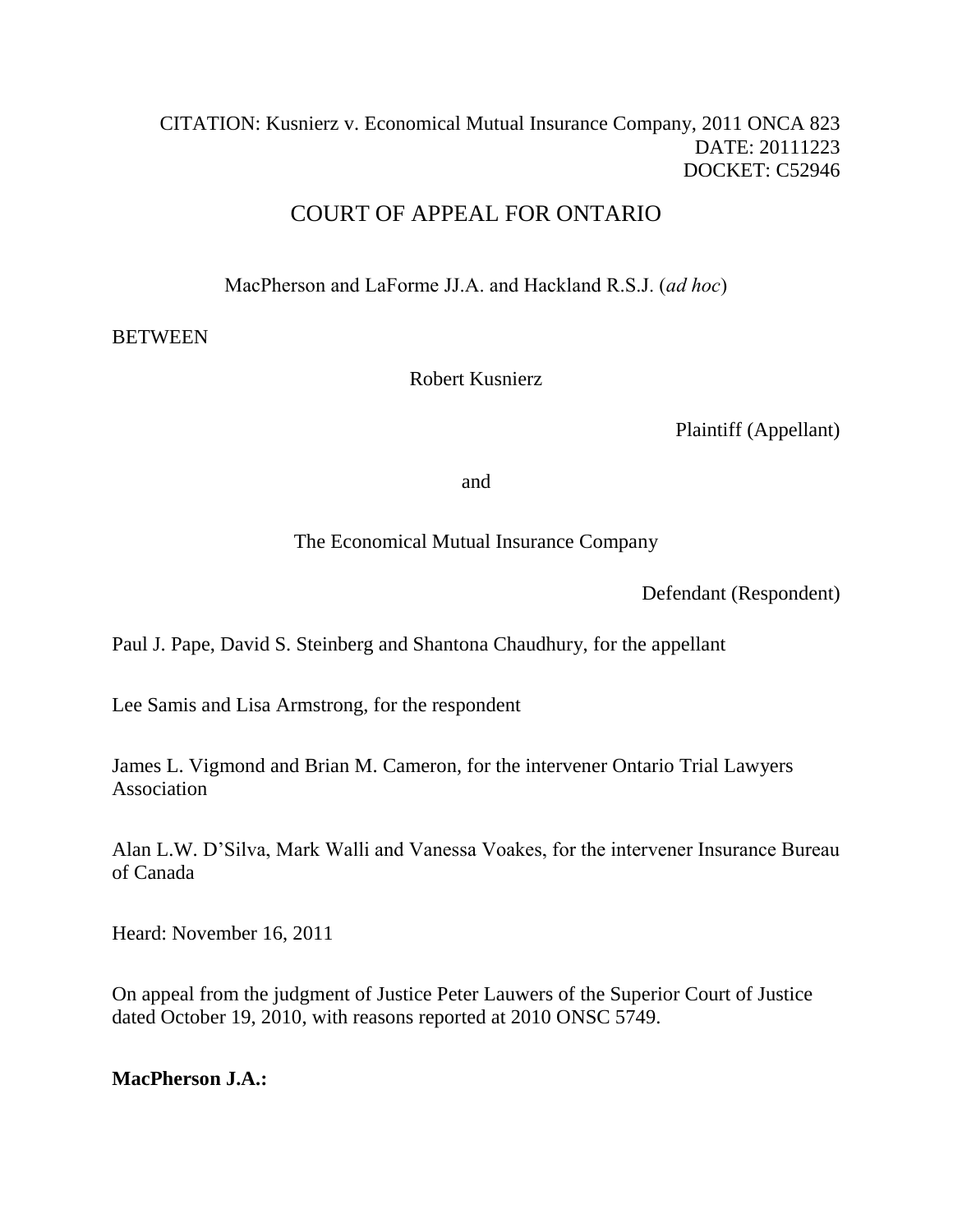#### **A. INTRODUCTION**

[1] The appellant Robert Kusnierz was involved in a serious single vehicle accident ten years ago. He suffered numerous physical and psychological injuries as a result of the accident, including the loss of his left leg below the knee and clinical depression.

[2] Mr. Kusnierz was insured by the respondent insurance company. He sought accident benefits under the *Statutory Accident Benefits Schedule – Accidents on or after November 1, 1996*, O. Reg 403/96 ("*SABS*"). The respondent agreed that the appellant was entitled to some benefits. However, the parties disagreed on the classification of the appellant"s injuries and on the quantum of benefits flowing therefrom.

[3] The core of the dispute is this: if the appellant establishes "catastrophic impairment", he is entitled to enhanced medical and rehabilitation benefits up to \$1 million; otherwise, he is entitled to a maximum of \$100,000.

[4] The trial judge interpreted the relevant *SABS* provisions and concluded that the appellant could not establish the legal threshold of "catastrophic impairment". He dismissed the appellant's action.

[5] The appellant appeals from this judgment.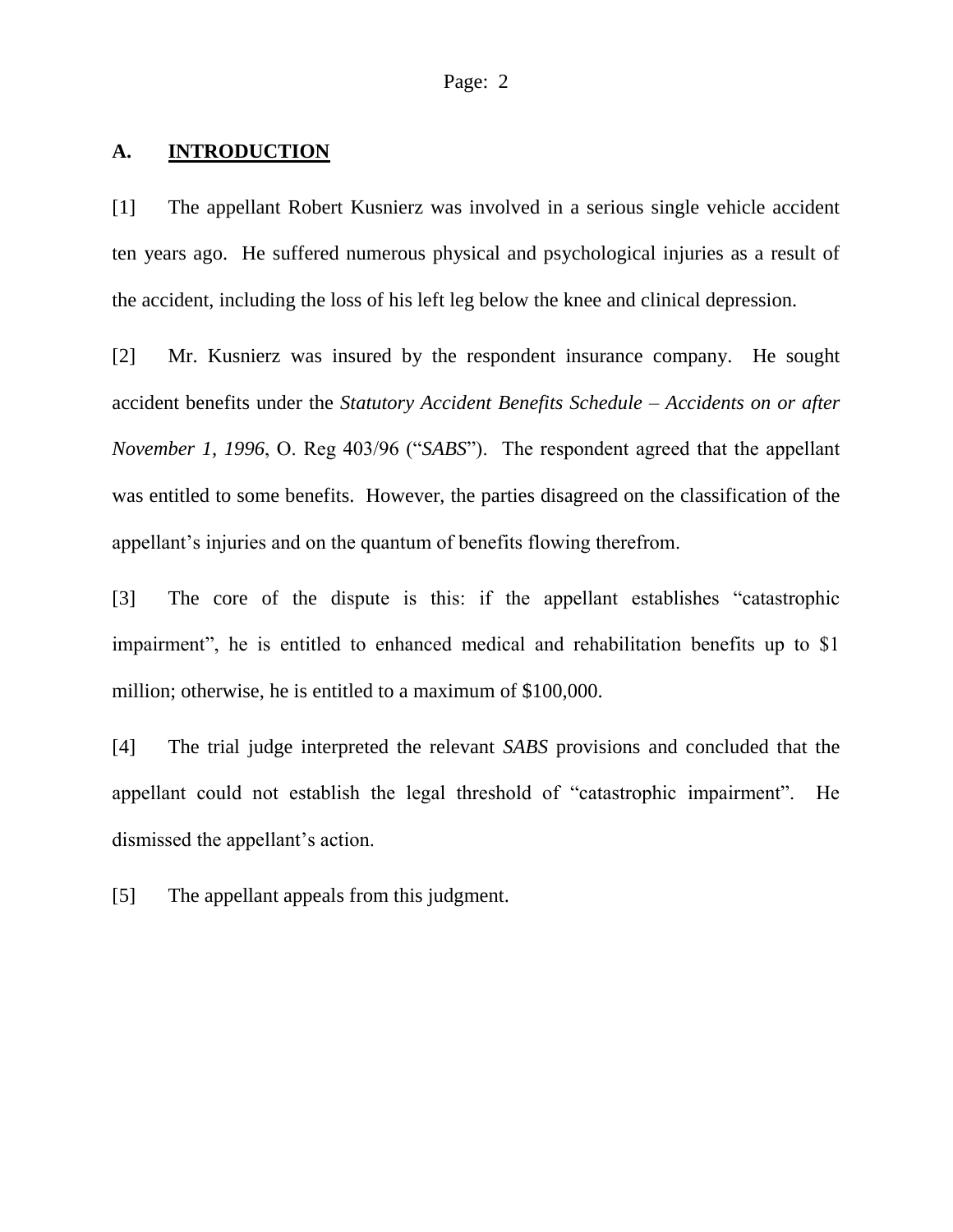#### **B. FACTS**

#### **(1) The parties and events**

[6] On December 24, 2001, Mr. Kusnierz, who was 29 years old, was a passenger in a car that veered off the road and rolled over several times. His left leg was badly injured and had to be amputated below the knee.

[7] The loss of part of his leg continues to be traumatic for Mr. Kusnierz, both physically and psychologically. Since losing his leg, he has suffered ongoing deterioration of his stump, which has impeded his use of prostheses. He has had ten different prostheses over the years. Still, he is unable to wear a prosthesis half of the time due to poor fit and pain that he describes as "unbearable". Even with a prosthesis, he has trouble walking; he walks well only on level surfaces.

[8] On days that Mr. Kusnierz cannot attach the prosthesis – due to recurring cyst formation, swelling of the stump, and resulting pain – he stays indoors and uses a walker or a wheelchair.

[9] Mr. Kusnierz suffered other physical problems as a result of the accident, including sore shoulders, pain in his neck and lower back, headaches, visual disturbances, numb fingers, and soreness in his hips, knees and right ankle.

[10] In addition to physical impairments, the accident has also left Mr. Kusnierz with significant ongoing psychological impairments. He had no history of psychiatric problems before the accident, and the connection between his physical and psychological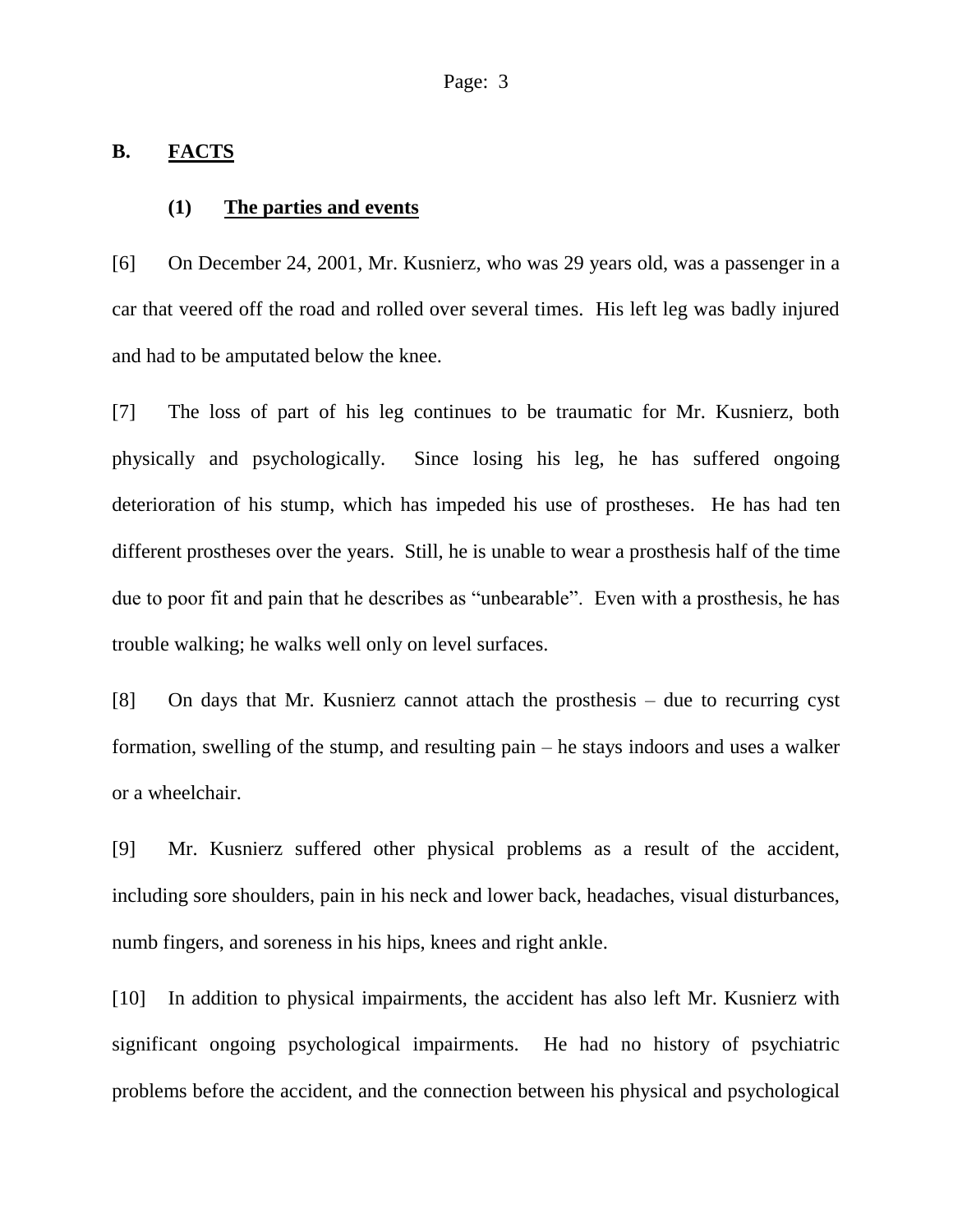impairments is not disputed. Ever since the accident, Mr. Kusnierz has withdrawn from other people emotionally and socially. According to the Designated Assessment Centre team that assessed him, Mr. Kusnierz"s psychological symptoms are "severe" and he likely meets the DSM-IV diagnostic criteria for both a major chronic depressive disorder and, to a lesser degree, post-traumatic stress disorder.

[11] Finally, as a result of his disabilities, Mr. Kusnierz could not drive tractor trailers and lost his job. Today, he lives with his wife whom he married in 2009. He owns a trailer park/marina in St. William, a town near Port Dover, and is able to do some work on site.

## **(2) The Agreed Statement of Facts and Issues**

[12] A more comprehensive summary of the facts, including a description of the extensive reports prepared by a large number of medical professionals, is not required because at the trial the parties filed an Agreed Statement of Facts and Issues, which provided:

- 1. Kusnierz is a person entitled to SABS (Ontario Regulation 403/96) benefits from Economical as a result of an accident which occurred on, or about, December 24, 2001.
- 2. Kusnierz has applied to be considered as a person who has sustained a "catastrophic impairment", as that term is used under the SABS.
- 3. Kusnierz has been assessed on behalf of both parties in order to determine whether or not he has sustained a "catastrophic impairment".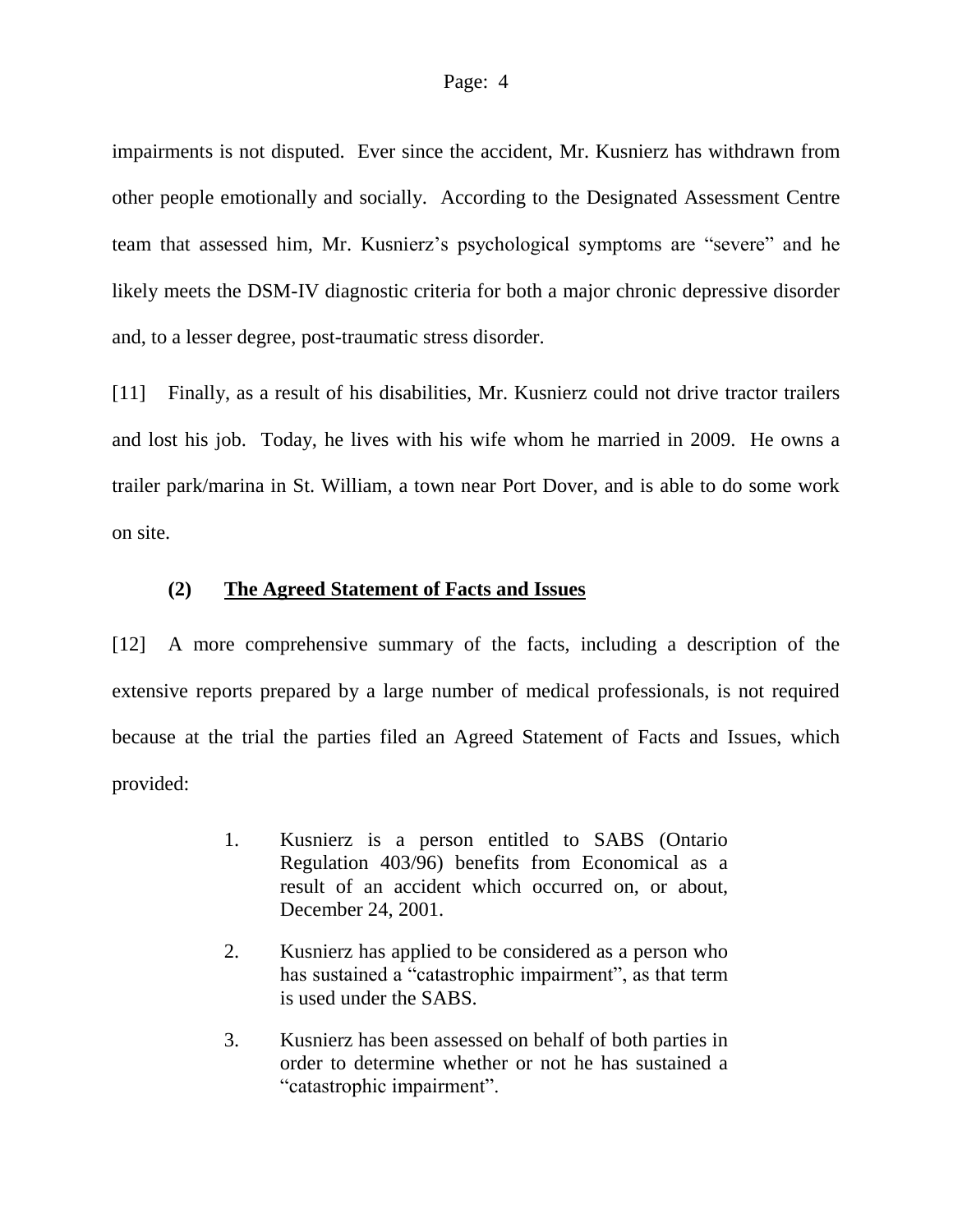- 4. The assessors and the parties agree Kusnierz does not meet the definition of catastrophic impairment pursuant to section  $2(1.1)$  (a), (b), (c), (d), (e), or (g) of the SABS and therefore that Kusnierz could only possibly be considered to have met the definition of "catastrophic impairment" under clause (f) of subsection (1.1) of section 2 of the SABS.
- 5. The parties have identified two issues for determination by the Court:
	- A. Whether it is permissible to assign percentage ratings in respect of Kusnierz"s psychological impairments under clause  $2(1.1)(g)$  of the SABS and combine them with percentage ratings in respect of Kusnierz"s physical impairments under clause 2(1.1)(f) of the SABS, for the purposes of determining whether Kusnierz is catastrophically impaired pursuant to the SABS and the 4<sup>th</sup> Edition of the AMA's Guide to the Evaluation of Permanent Impairment?

It is conceded by Economical that if Kusnierz"s physical and psychological impairments are combined he will meet the definition of catastrophic impairment.

- B. Secondly, if the combining of physical and psychological impairment ratings is not proper, has Kusnierz nevertheless sustained a catastrophic impairment on the basis of  $2(1.1)(f)$  of the SABS alone?
- 6. This agreement, the reports of assessors and experts related to catastrophic impairment and attendant care, as listed in the Joint Document Brief, and the American Medical Association"s *Guides to the Evaluation of Permanent Impairment*, 4th edition, 1993 constitute the entire record of these proceedings, without restriction on the ability of the parties to call the plaintiff and the authors of any of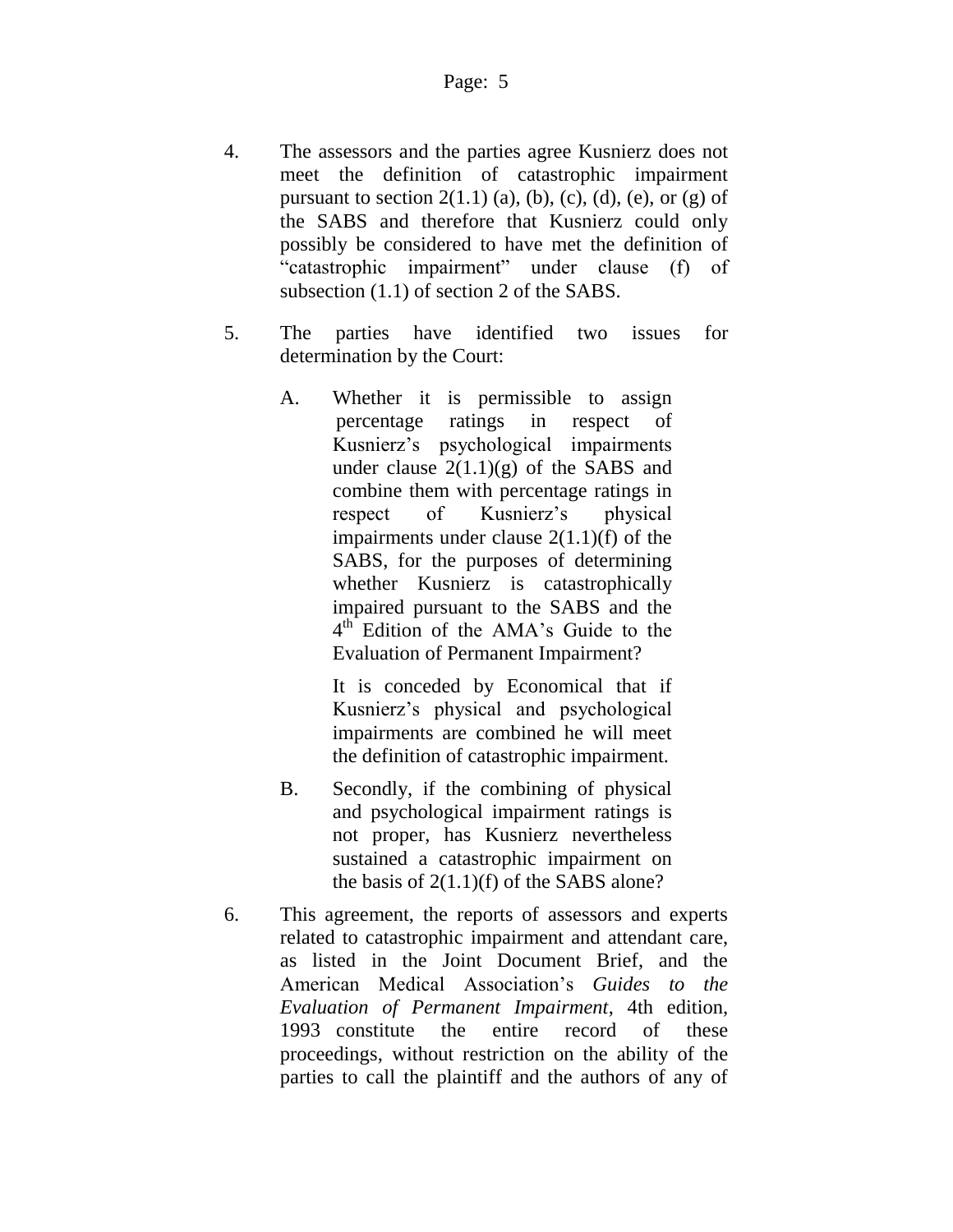these reports as witnesses to also give viva voce evidence.

## **(3) The legislation**

[13] The relevant legislation in this case is s. 2 of the *SABS*, which provides:

2. [\(1\)](http://www.e-laws.gov.on.ca/html/regs/french/elaws_regs_960403_f.htm#s2s1) In this Regulation,

"impairment" means a loss or abnormality of a psychological, physiological or anatomical structure or function;

. . .

[\(1.1\)](http://www.e-laws.gov.on.ca/html/regs/french/elaws_regs_960403_f.htm#s2s1p1) For the purposes of this Regulation, a catastrophic impairment caused by an accident that occurs before October 1, 2003 is,

(a) paraplegia or quadriplegia;

(b) the amputation or other impairment causing the total and permanent loss of use of both arms;

(c) the amputation or other impairment causing the total and permanent loss of use of both an arm and a leg;

(d) the total loss of vision in both eyes;

(e) brain impairment that, in respect of an accident, results in,

(i) a score of 9 or less on the Glasgow Coma Scale, as published in Jennett, B. and Teasdale, G., *Management of Head Injuries*, Contemporary Neurology Series, Volume 20, F.A. Davis Company, Philadelphia, 1981, according to a test administered within a reasonable period of time after the accident by a person trained for that purpose, or

(ii) a score of 2 (vegetative) or 3 (severe disability) on the Glasgow Outcome Scale, as published in Jennett, B. and Bond, M., *Assessment of Outcome After Severe Brain*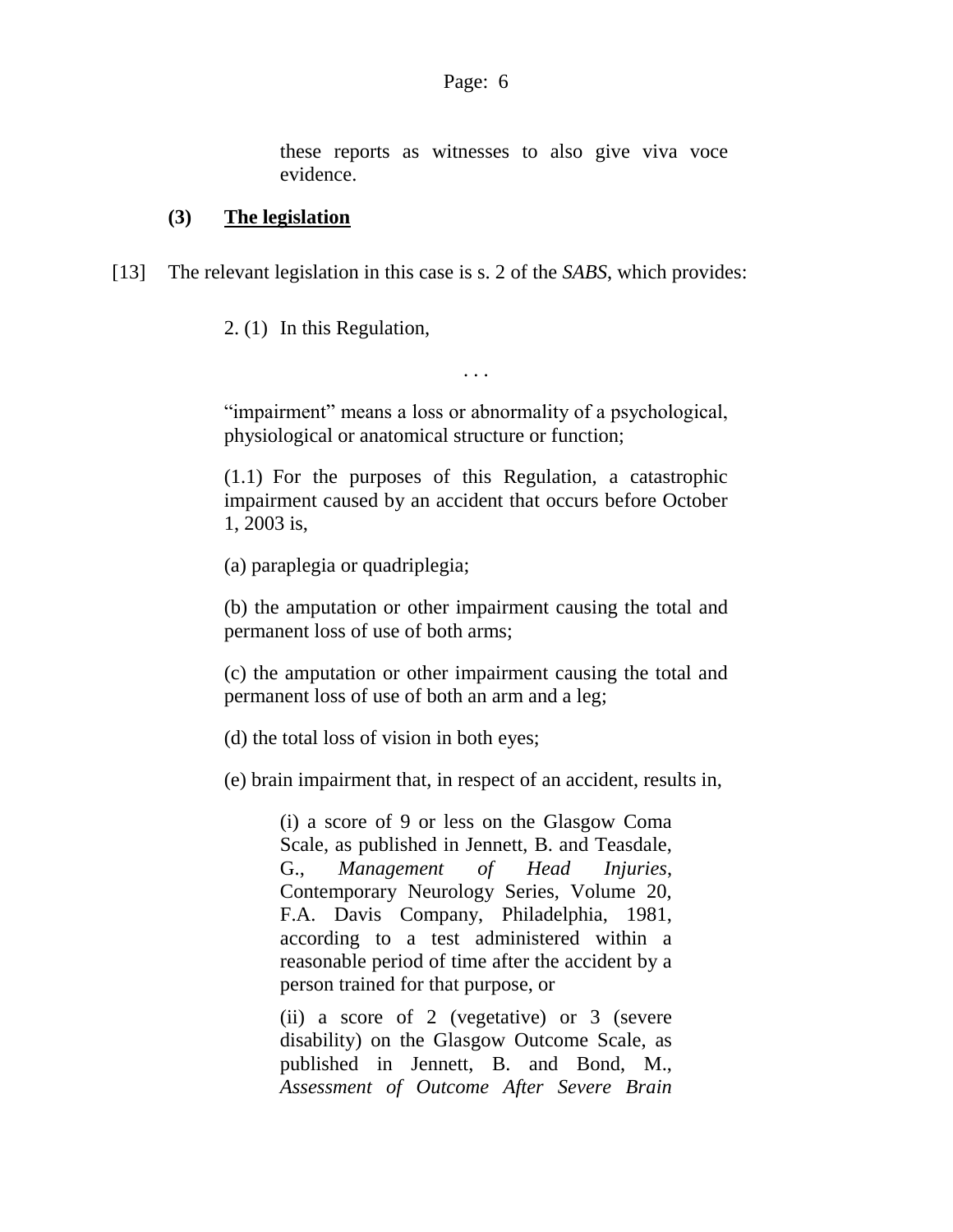*Damage*, Lancet i:480, 1975, according to a test administered more than six months after the accident by a person trained for that purpose;

(f) subject to subsections (2) and (3), an impairment or combination of impairments that, in accordance with the American Medical Association"s *Guides to the Evaluation of Permanent Impairment*, 4th edition, 1993, results in 55 per cent or more impairment of the whole person; or

(g) subject to subsections (2) and (3), an impairment that, in accordance with the American Medical Association"s *Guides to the Evaluation of Permanent Impairment*, 4th edition, 1993, results in a class 4 impairment (marked impairment) or class 5 impairment (extreme impairment) due to mental or behavioural disorder.

. . .

[\(3\)](http://www.e-laws.gov.on.ca/html/regs/french/elaws_regs_960403_f.htm#s2s3) For the purpose of clauses  $(1.1)$  (f) and  $(g)$  and  $(1.2)$  (f) and (g), an impairment that is sustained by an insured person but is not listed in the American Medical Association"s *Guides to the Evaluation of Permanent Impairment*, 4th edition, 1993 shall be deemed to be the impairment that is listed in that document and that is most analogous to the impairment sustained by the insured person.

## **(4) The trial judgment**

[14] The trial judge delivered comprehensive, well-organized and clear reasons for judgment.

[15] Early in his reasons, the trial judge noted that the essence of the trial was an exercise in statutory interpretation, essentially confirming the underlying purpose of the parties" Agreed Statement of Facts and Issues. Concerning Mr. Kusnierz, the trial judge stated: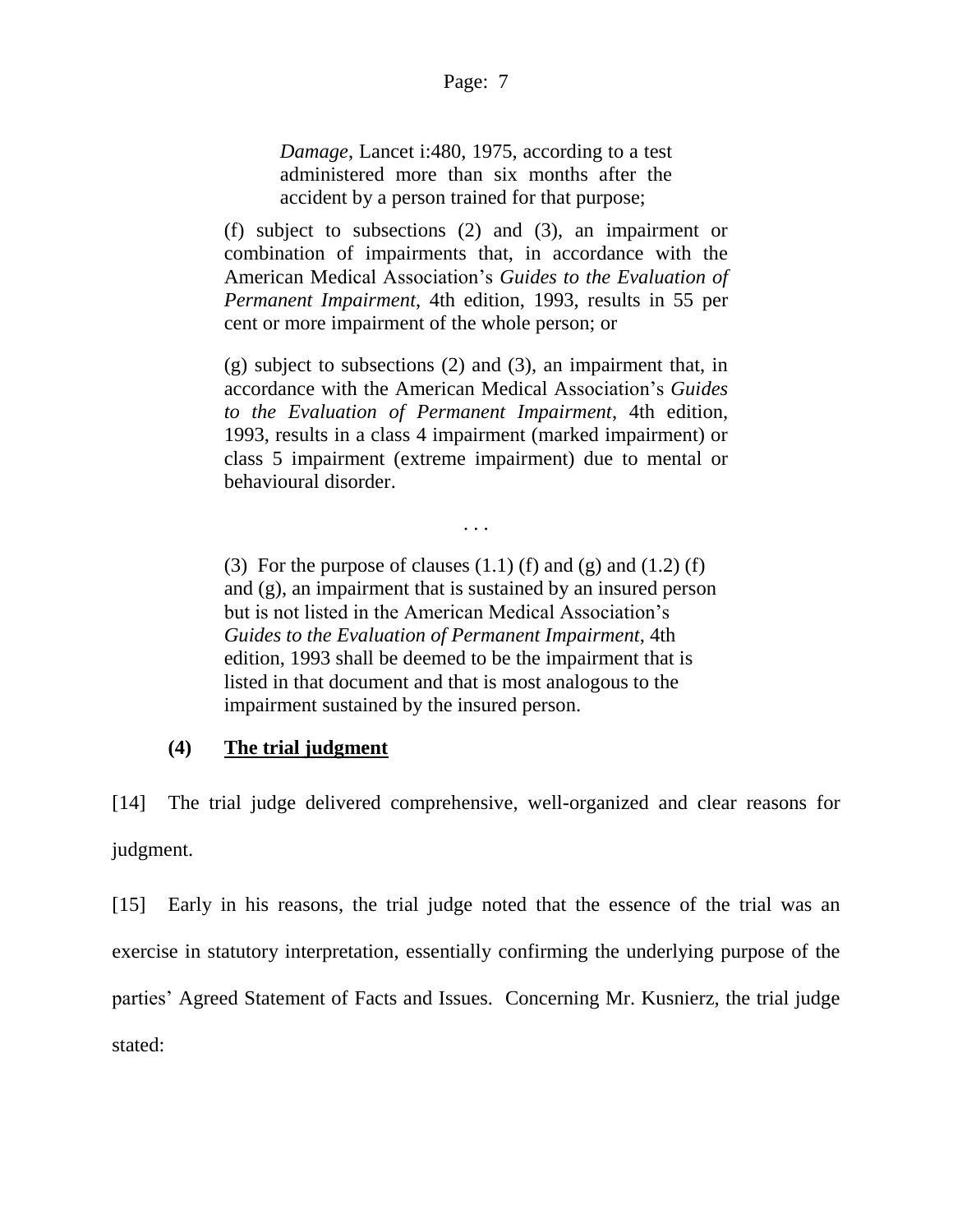Mr. Kusnierz was a credible and honest witness who did not embellish his evidence. He has suffered much and continues to suffer from the results of his injuries. He deserves the sympathy of the court.

[16] The trial judge then turned to the two legal issues set out in the Agreed Statement of Facts and Issues.

[17] On the first issue, he concluded that it was not permissible to combine cls. 2(1.1)(f) and 2(1.1)(g) of the *SABS* in determining whether a person was "catastrophically impaired".

[18] With cl. 2(1.1)(g) of the *SABS* off the table, the trial judge turned to an assessment of Mr. Kusnierz under cl. 2(1.1)(f) standing alone. He concluded that Mr. Kusnierz had not established the whole person impairment ("WPI") of 55 per cent required by this provision.

[19] The appellant appeals from the trial judgment. He contends that the trial judge erred in his answers to both of the questions posed in the Agreed Statement of Facts and Issues.

[20] By order of O"Connor A.C.J.O. dated September 9, 2011, the Ontario Trial Lawyers Association and the Insurance Bureau of Canada were granted leave to intervene in this appeal. The Trial Lawyers Association made submissions in support of the appellant"s position. The Insurance Bureau made submissions in support of the respondent's position.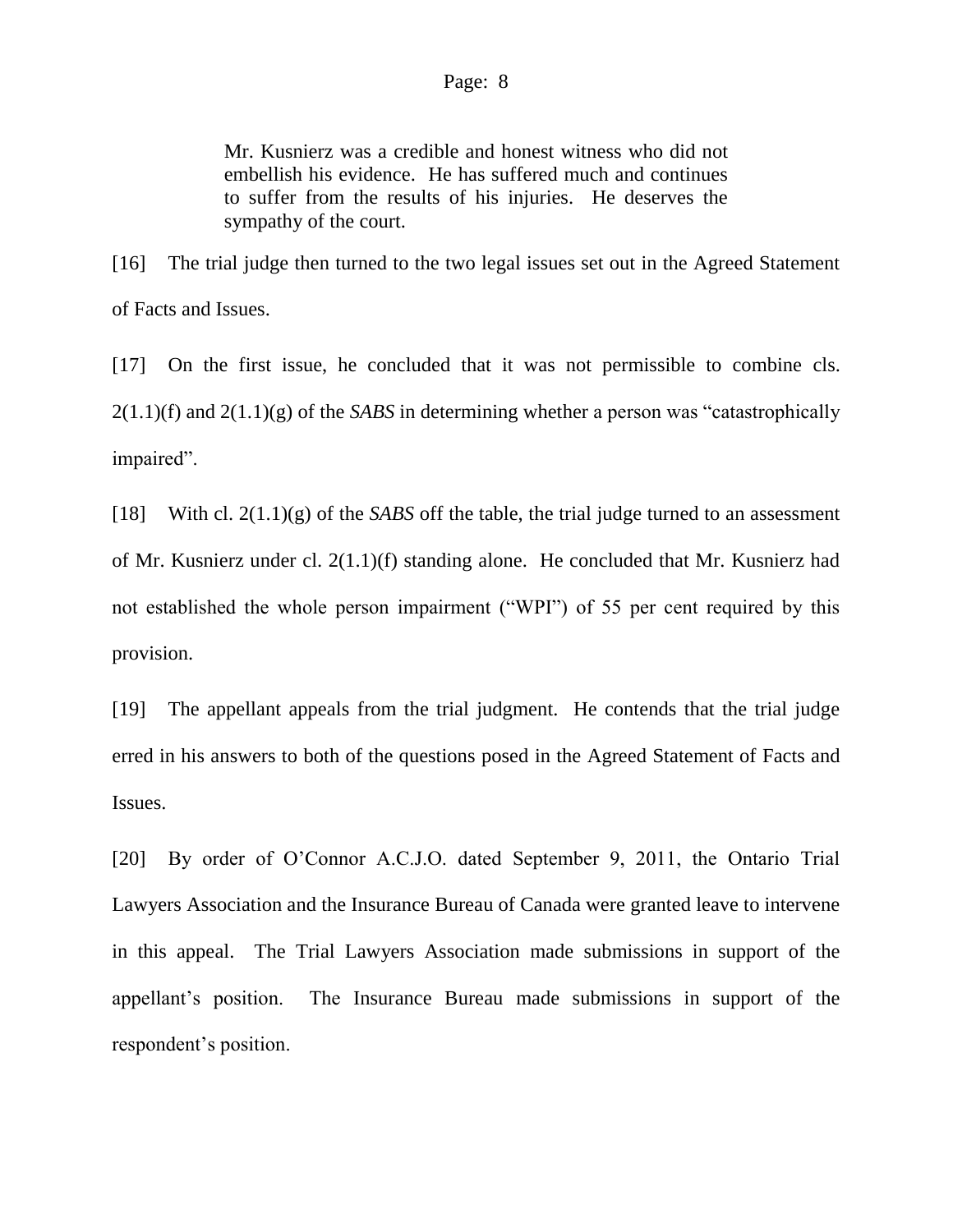### **C. ISSUES**

[21] The issues are:

(1) Did the trial judge err by concluding that the *SABS* do not permit an assessor to assign a whole body impairment percentage value to Chapter 14 mental and behavioural impairments in order to determine whether they, in combination with physical impairments, result in a 55 per cent whole person impairment constituting a catastrophic impairment under cl. 2(1.1)(f)?

(2) If the answer to Question (1) is "No", then did the trial judge err by concluding that Mr. Kusnierz' physical injuries did not result in whole person impairment of 55 per cent, and therefore did not constitute a catastrophic impairment under cl.  $2(1.1)(f)$  of the *SABS*?

## **D. ANALYSIS**

# **(1) Can mental and behavioural impairments be assessed under cl. 2(1.1)(f) ?**

[22] The trial judge concluded that it was not permissible to consider mental and behavioural impairments under cl. 2(1.1)(f) of the *SABS*. He summarized his conclusion in this fashion:

> I find that it is not permissible under the SABS to assign percentage values to mental and behavioural disorders under Chapter 14 of the Guides (which is referred to in clause  $2(1.1)(g)$  of the SABS), and then combine them with the percentage values derived from impairments assessed under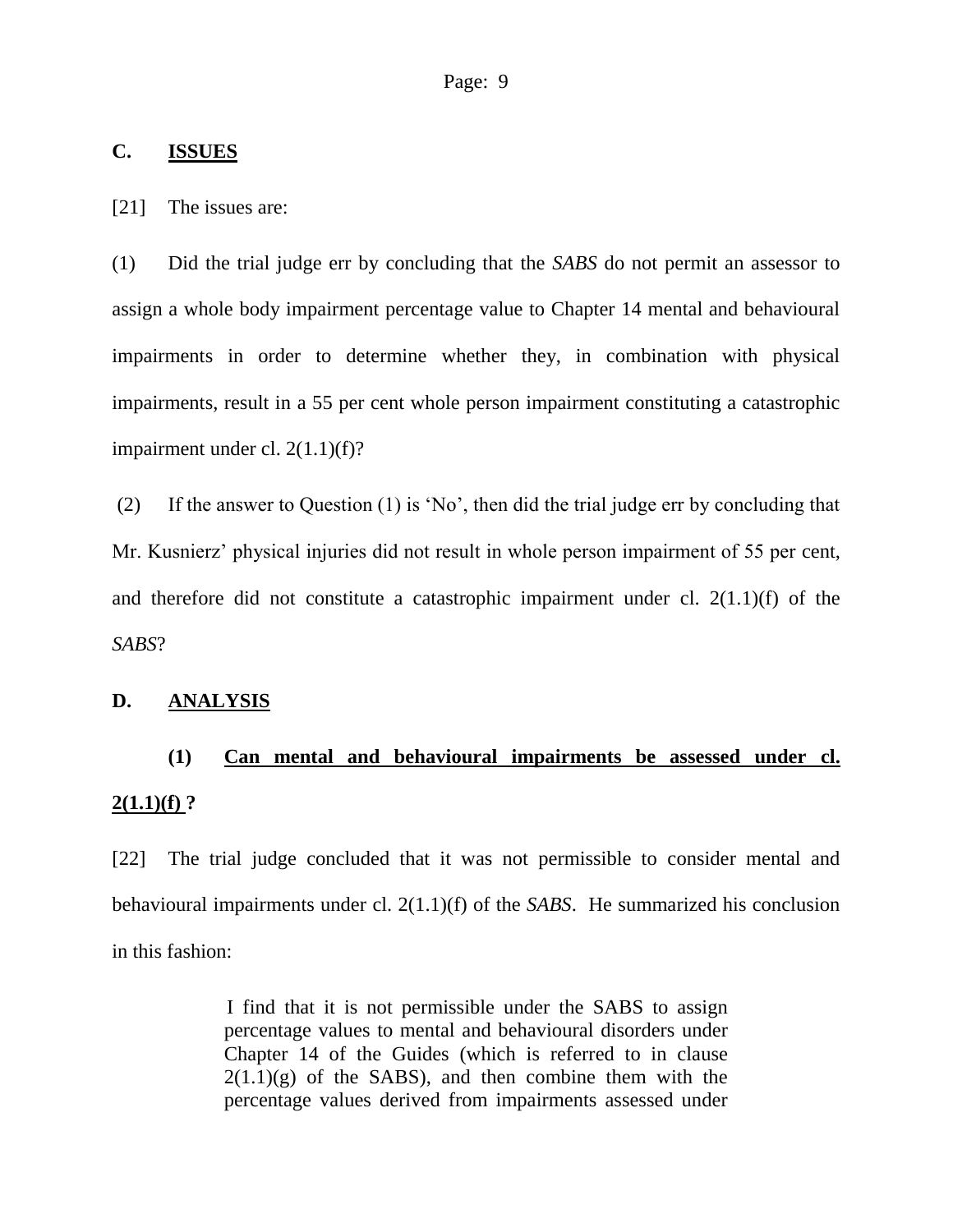the other chapters of the Guides (referred to in clause  $2(1.1)(f)$  of the SABS) in determining whether an individual meets the catastrophic impairment threshold of "55 per cent or more impairment of the whole person" prescribed by clause  $2(1.1)(f)$  of the SABS.

I reach this conclusion for the following reasons, in a nutshell:

> (i) The Guides deliberately do not permit the mental and behavioural disorders in Chapter 14 to be assessed in percent terms and combined with the percentage values derived from impairments assessed under the other chapters of the Guides for the purpose of determining whole person impairment;

> (ii) The structure of the SABS reinforces the bright line demarcation between mental and behavioural disorders referred to in Chapter 14 of the AMA Guides – specifically referred to in clause  $2(1.1)(g)$  of the SABS – from the impairments assessed under the other chapters of the Guides which are referred to in clause  $2(1.1)$ (f) of the SABS; and

> (iii) This interpretation is consistent with the purpose of the specific provisions of Bill 59 and the SABS that this issue engages.

[23] I begin by noting, parenthetically, that "the Guides" referred to by the trial judge

in the above summary are the American Medical Association"s *Guides to the Evaluation of Permanent Impairment*, 4th ed. (Chicago: American Medical Association, 1993), which are explicitly designated as the frame of reference for the impairments described in cls. 2(1.1)(f) and (g) of the *SABS*.

[24] With respect, I do not agree with the trial judge's conclusion and his reasons in support of it. I prefer the opposite conclusion and the reasons of Spiegel J. in *Desbiens v.*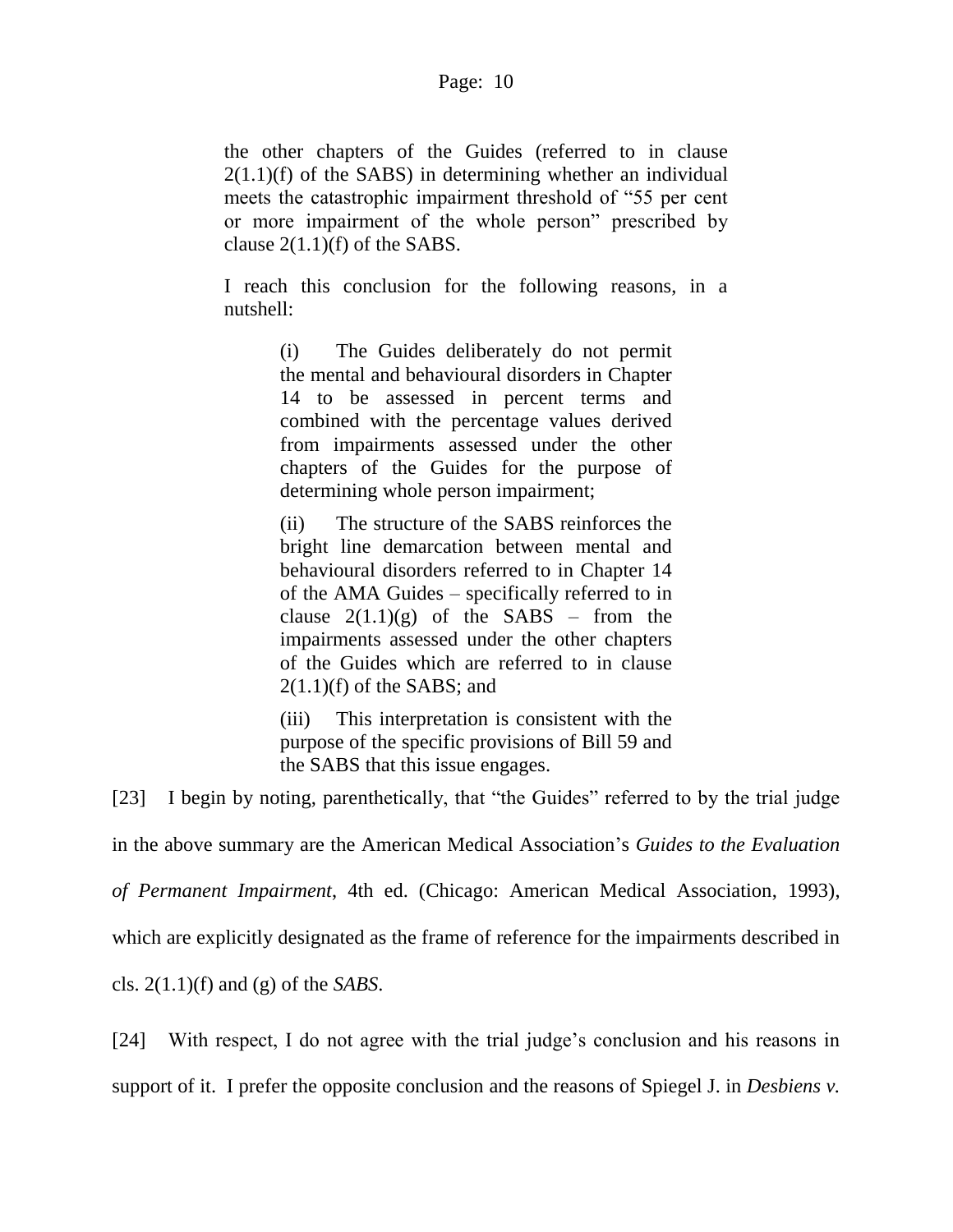*Mordini*, [2004] O.J. No. 4735 (S.C.) and J.R. MacKinnon J. in *Arts (Litigation Guardian of) v. State Farm Insurance Co.* (2001), 91 O.R. (3d) 394 (S.C.), leave to appeal denied, [2008] O.J. No. 5740 (S.C.). The language of the *SABS*, the purpose of the *Guides*, the *Guides*' references to combining physical and psychological impairments, and the goals of the *SABS* lead me to conclude that the combination of physical and psychological impairments is appropriate under cl. 2(1.1)(f).

[25] First, in my view a proper interpretation of the words of cl. 2(1.1)(f) of the *SABS* is consistent with the appellant"s interpretation. On this point, I can do no better than set out, and expressly adopt, Spiegel J."s analysis in *Desbiens*:

> While Bill 59 allows only those who have suffered a catastrophic impairment to recover health care expenses in my view, the text of the Regulation<sup>1</sup> itself indicates that the drafters clearly intended the definition of "catastrophic impairment" to be inclusive rather than restrictive.

> Firstly, as has been noted, the definition of "impairment" as meaning "a loss or abnormality of a psychological, physiological or anatomical structure or function" is extremely broad. Indeed it is difficult to conceive of a more inclusive definition.

> Secondly, clause (f) ensures that persons who do not suffer any of the specific injuries or conditions described in the other clauses of ss.  $5(1)^2$ , but nevertheless have an impairment, or a combination of impairments, that is so severe that they are among those with the greatest need for health care are able to recover the expenses of that health

<sup>&</sup>lt;sup>1</sup> In *Desbiens*, Spiegel J. was interpreting the definition of "catastrophic impairment" contained in s. 5(1) of the regulation *Court Proceedings for Automobile Accidents that Occur on or after November 1, 1996*, O.Reg. 461/96, which is substantially identical to *SABS* cl. 2(1.1). SABS cl. 2(1.1)(f) does differ slightly in referring to "an impairment or combination of impairments" while 5(1)(f) refers to "any impairment or combination of impairments". The two regulations were made at the same time.

<sup>2</sup> Compare *SABS* s. 2(1.1).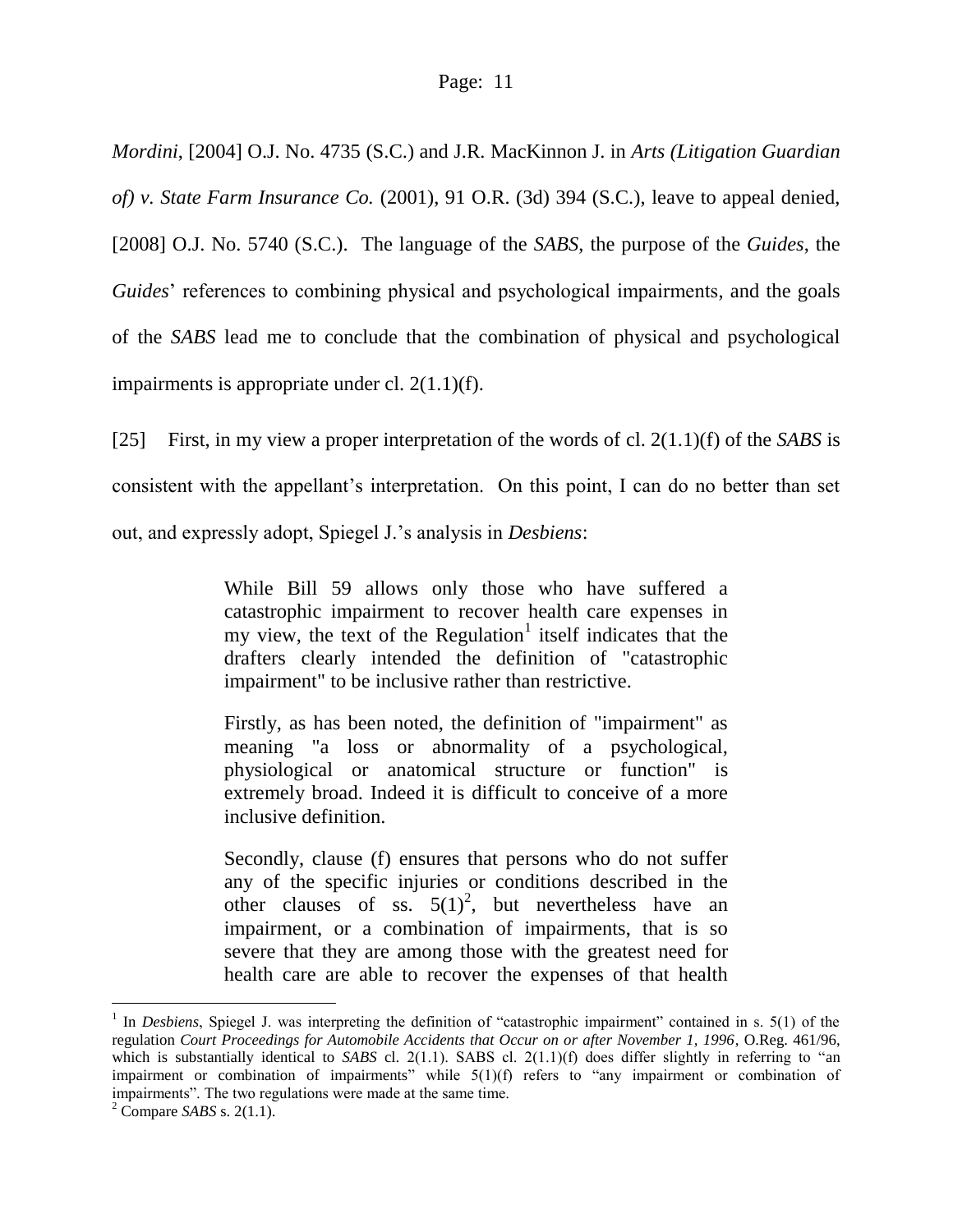care. In effect the legislature, with clause (f), included a catch-all provision for the benefit of those who were likely in the greatest need of health care.

Thirdly, in order to ensure that no impairments were overlooked in determining whether the requirements of clause (f) and (g) were met, the analogous impairment provision, ss.  $5(3)^3$  was included. This provision comes into play where an impairment is sustained that is not listed in the Guides.

Fourthly, there is nothing in the text of the Regulation that suggests that a combination of physiological and psychological impairments is not permitted. Indeed clause (f) permits *any* combination of impairments, both physical and psychological. The only requirement is that these impairments must result in a 55% WPI "in accordance with" the Guides. While the definition in clause (g) does not include mild or moderate psychological impairments there is nothing in the Regulation that prohibits such impairments from being considered under clause (f). If the intention were to exclude psychological impairments from clause (f), the insertion of the word "physiological" before the word "impairment[s]" would easily have achieved that purpose. [Emphasis in original.]

[26] The trial judge noted that the *SABS* legislator could have, but did not, expressly provide for the combination of physical and psychiatric injuries. With respect, the opposite is also true. The legislator could have, but did not, expressly forbid the combination of physical and psychiatric injuries. Without qualification either way, the plain language of cl. 2(1.1)(f) seems to suggest that combination of both kinds of impairment is possible.

[27] Second, the purpose of the *Guides* supports combination. In my view the trial judge erred by concluding that combining physical and psychiatric impairments "would

<sup>3</sup> Compare *SABS* s. 2(3).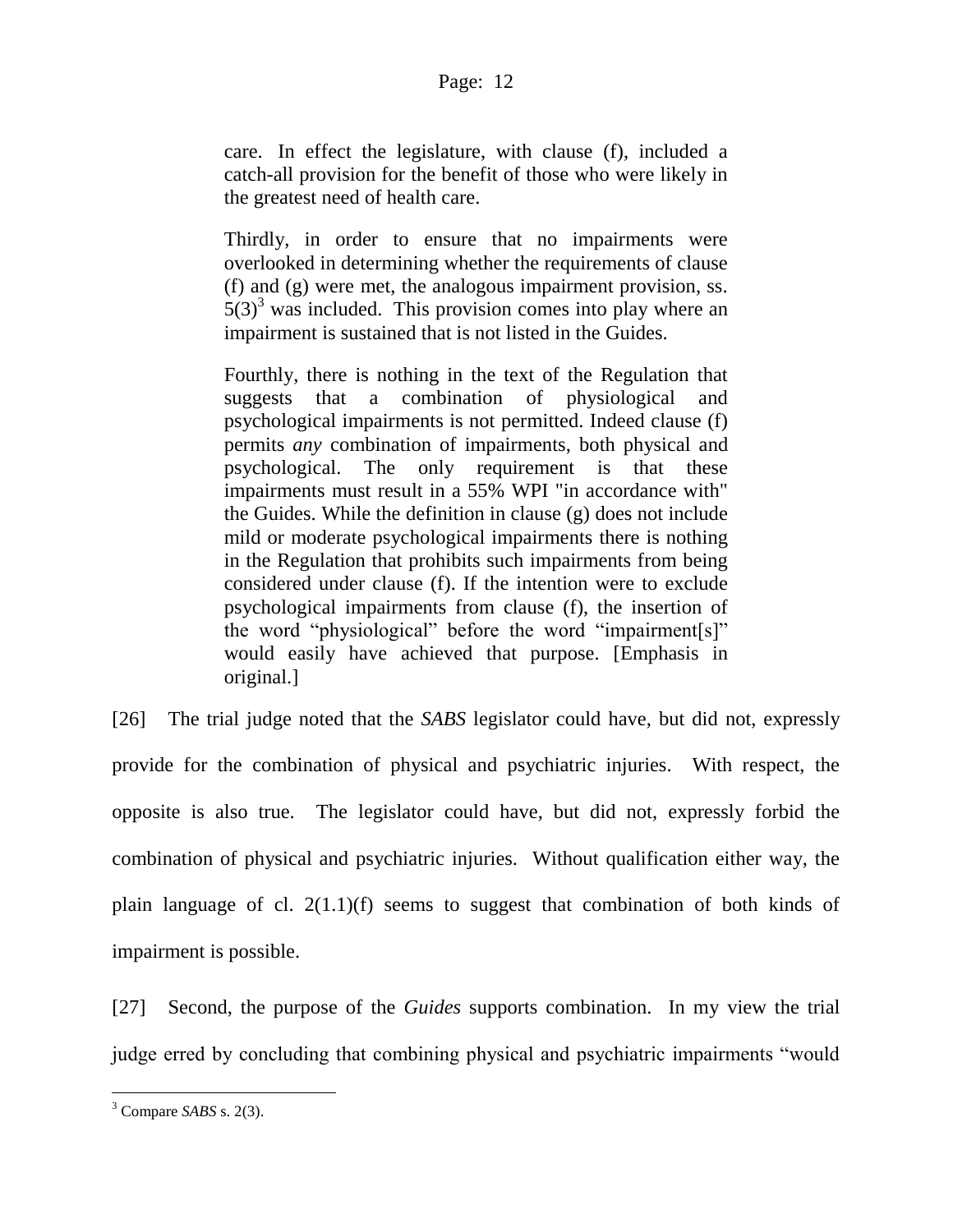contradict the express purpose of the Guides, which is to provide a system for evaluating impairments that is objective and standardized". With respect, this ignores the *Guides'* parallel aim of assessing the total effect of a person's impairments on his or her everyday activities. An objective, standardized system of assessment is only useful to the extent that it can reflect persons" actual levels of impairment. To disregard the mental and behavioural consequences of a person"s injuries because they are too hard to measure would defeat the purpose of the *Guides*. This is reflected by the fact that the *Guides*, at p. 301, after cautioning against quantifying Chapter 14 impairments in percentage terms in ordinary cases, go on to allow quantification where necessary:

> Physicians, of course, must often make judgments based more on clinical impressions than on accurate, objective, analytic empiric evidence. In those circumstances where it is essential to make an estimate, the ordinal or numeric scale might be of some general use.

[28] Third, the *Guides* describe a number of situations where an assessment of a person"s physical impairment should take into account Chapter 14 mental and behavioural impairments:

- At p. 230 ("Facial Disfigurement"): "We recommend that 'total disfigurement of the face' after treatment be deemed a 15% to 35% impairment of the whole person. *For the assessment of impairment related to mental and behavioral aspects of disfigurement, the reader may refer to the chapter on mental and behavioral disorders* [Chapter 14]."
- At p. 275 ("Mammary Glands"): "A female patient of childbearing age with absence of the breasts, a patient with galactorrhea sufficient to require the use of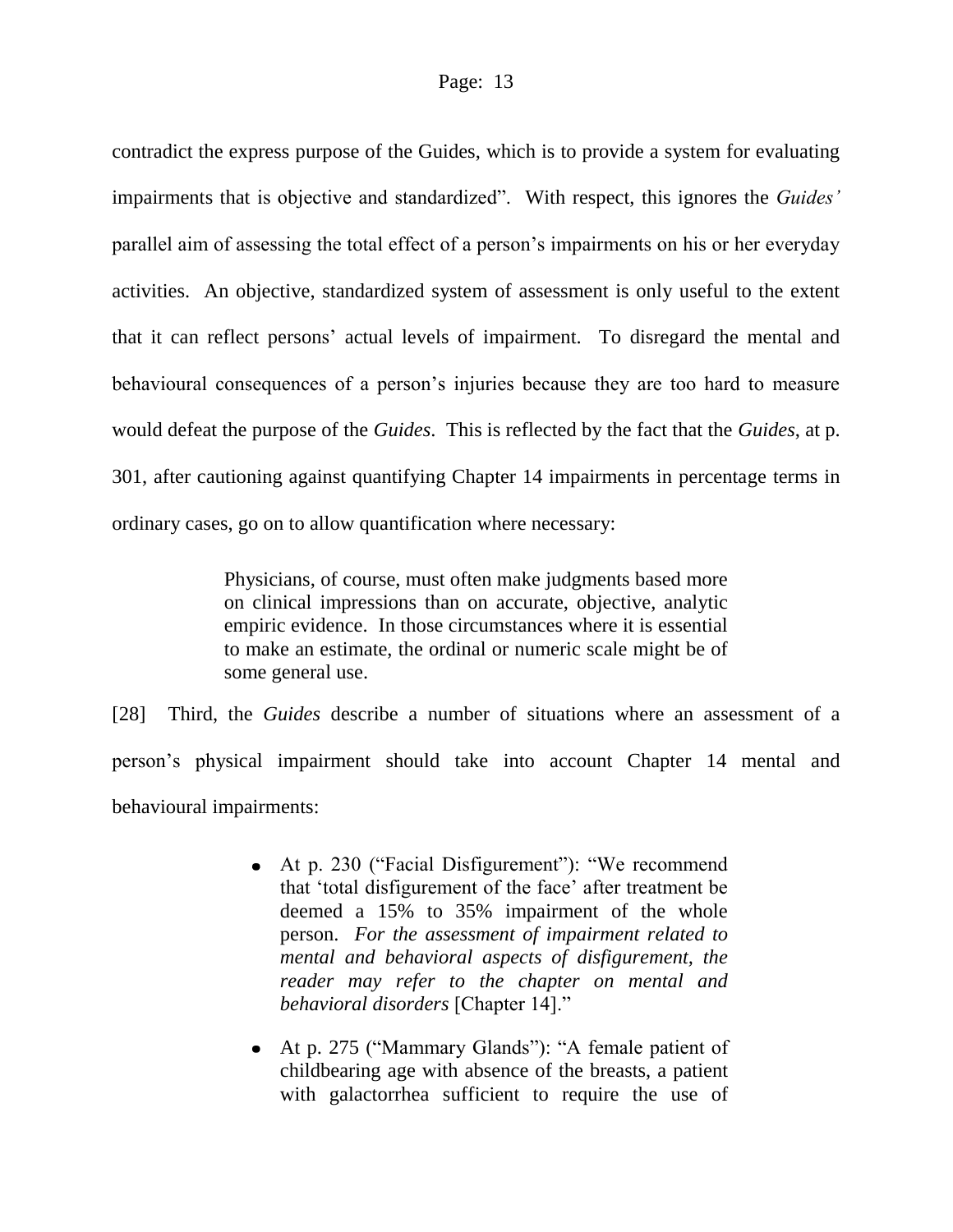absorbent pads, and a male patient with painful gynecomastia that interferes with the performance of daily activities would each have a 0% to 5% impairment of the whole person. *If there were a coexisting psychiatric impairment, the whole-person impairment would be greater*."

- At p. 279 ("Disfigurement"): "With disfigurement there is usually no loss of body function and little or no effect on the activities of daily living. Nevertheless, disfigurement may impair by causing social rejection or an unfavorable self-image with self-imposed isolation, life-style alteration, or other behavioural changes. *If impairment due to disfigurement does exist, it is usually manifested by a change in behaviour, such as withdrawal from social contacts, in which case it would be evaluated in accordance with the criteria with the Guides chapter on mental and behavioral conditions.*"
- At p. 284 (Examples of Class 2 Skin Impairments): In example 5, a patient is assessed as having a "20% impairment due to chemically induced nail dystrophy, which is to be *combined* using the Combined Values Chart (p. 322) with an appropriate value for the paresthesia (see the part on the hand in *Guides* chapter on the musculoskeletal system) to estimate the wholeperson impairment. *A mental and behavioral impairment (Chapter 14, p. 291) might further increase the estimate*."
- At p. 285 (Examples of Class 3 Skin Impairments): In example 1, a patient is assessed as having a "30% impairment due to the skin disorder, *which is to be increased by an amount that is proportional to the estimated mental and behavioural impairment* (see Chapter 14)." [Emphasis added.]

[29] In his judgment, the trial judge noted the two skin examples, but wrote that "[t]he principle of interpretation known as "implied exclusion", or, in Latin, "*expressio unius est*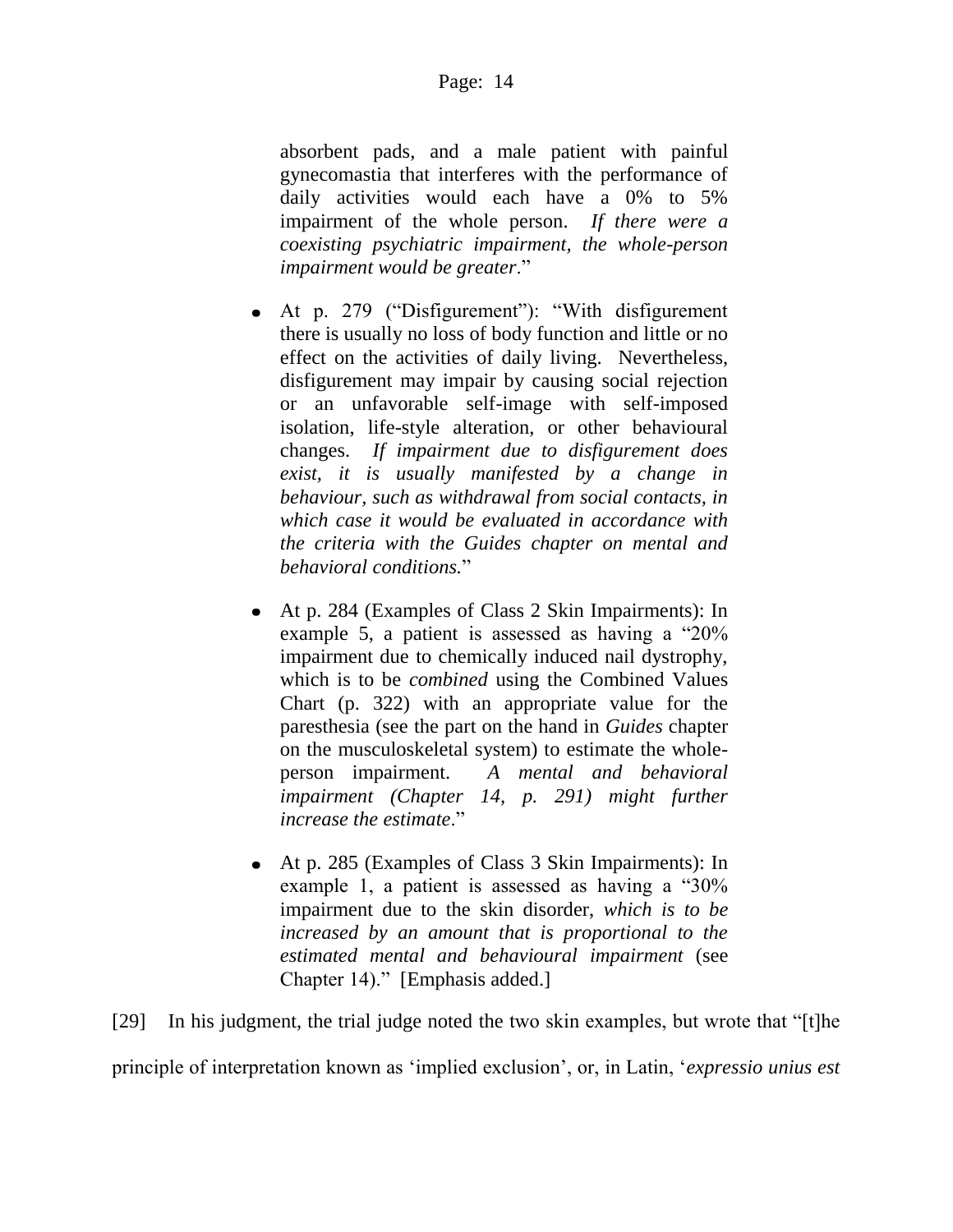*exclusion alterius*", has obvious and reasonable application" (footnote omitted). With respect, this application of the *expressio unius* principle is incorrect.

[30] In my view, the *Guides'* examples are illustrative, rather than exhaustive. In at least five places, the *Guides* recommend that physicians refer to Chapter 14 in assessing the total impairment of persons suffering from both physical and behavioural/mental impairments. These recommendations reflect the principle that a total impairment assessment must take both physical and psychiatric impairments into account. There is nothing in the text of the *Guides* to suggest that this principle should be limited to persons with mammary gland or disfigurement problems. Accordingly, it seems to me that combining physical and psychiatric impairments can be done "in accordance with" the *Guides*.

[31] Fourth, this combination produces results that are consistent with the purposes of the *SABS*. The trial judge noted that the *SABS* were designed to make "catastrophic impairments" exceptional, and that allowing combinations of psychiatric and physical impairments would expand the number of persons deemed to be catastrophically impaired. With respect, interpreting 2(1.1)(f) to allow assessment of physical impairments in combination with psychiatric impairments is not inconsistent with ensuring that "catastrophic impairments" remain rare. At oral argument, the respondent conceded that there are only a very few cases where there are permanent physical impairments and permanent psychiatric impairments that are not catastrophic if assessed separately, but are catastrophic if assessed together. Accordingly, the class of persons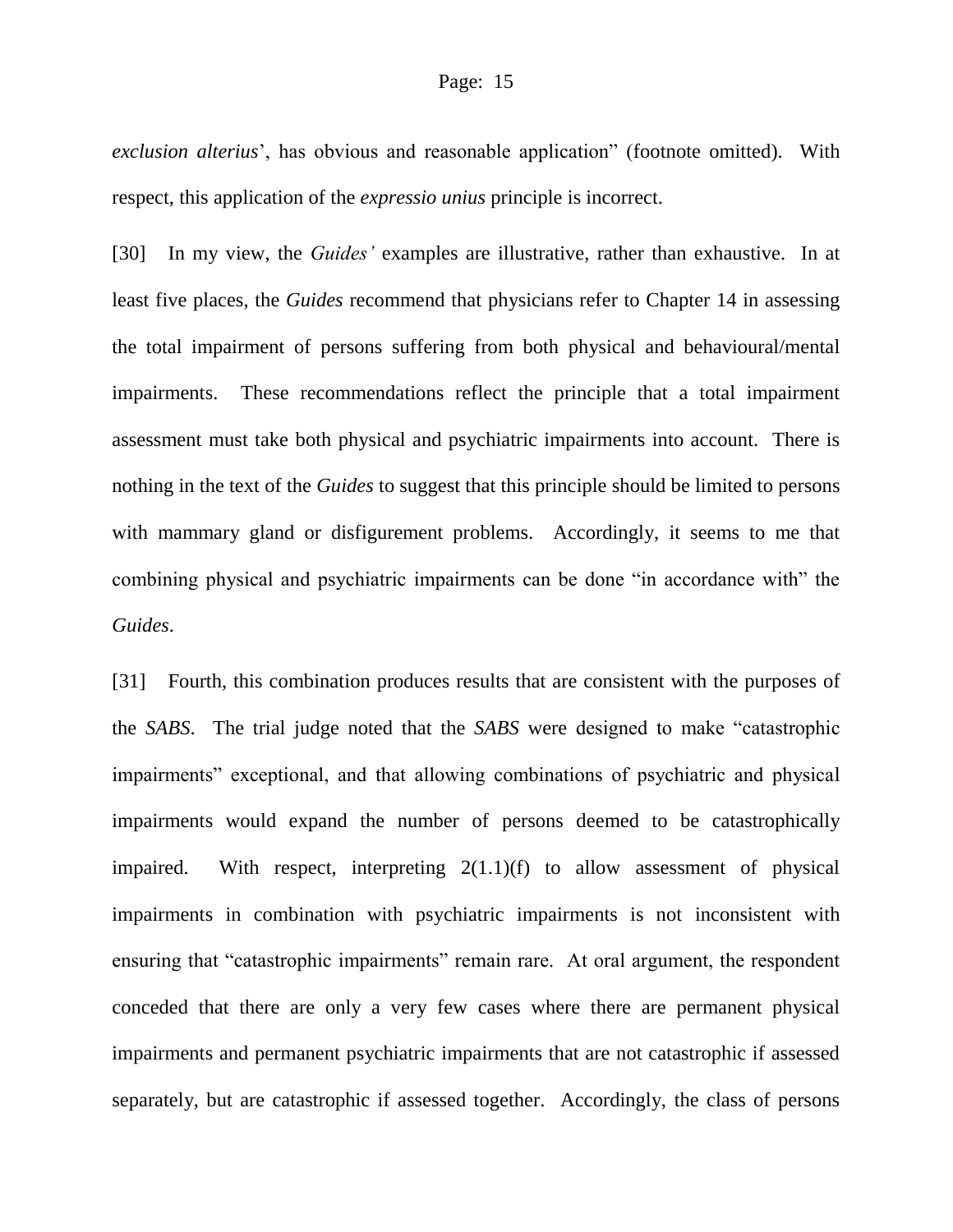entitled to "catastrophic impairment" benefits will remain small under either interpretation.

[32] Finally, allowing combination promotes fairness and the objectives of the statutory scheme. The trial judge acknowledged that interpreting the *SABS* and the *Guides* to prevent mental and behavioural impairments from being considered under cl. 2(1.1)(f) would leave a gap in the definition of catastrophic impairment. I agree that it seems unfair to deny to persons with combined physical and psychiatric impairments the enhanced benefits that are available to persons with similarly extensive impairments that fall entirely into one category or the other.

[33] However, while the trial judge concluded that resolving the unfairness would require an inappropriate deviation from the "clear intentions of the legislature", I do not agree that the legislator chose to forbid the combination of physical and psychiatric impairments. Respectfully, I do not read the *Guides*, or the *SABS*, as articulating a policy position against combination. Although the *Guides* do warn against assigning percentages to non-neurological psychiatric impairments, there are, as discussed above, a number of indications that combination may be permissible under certain circumstances.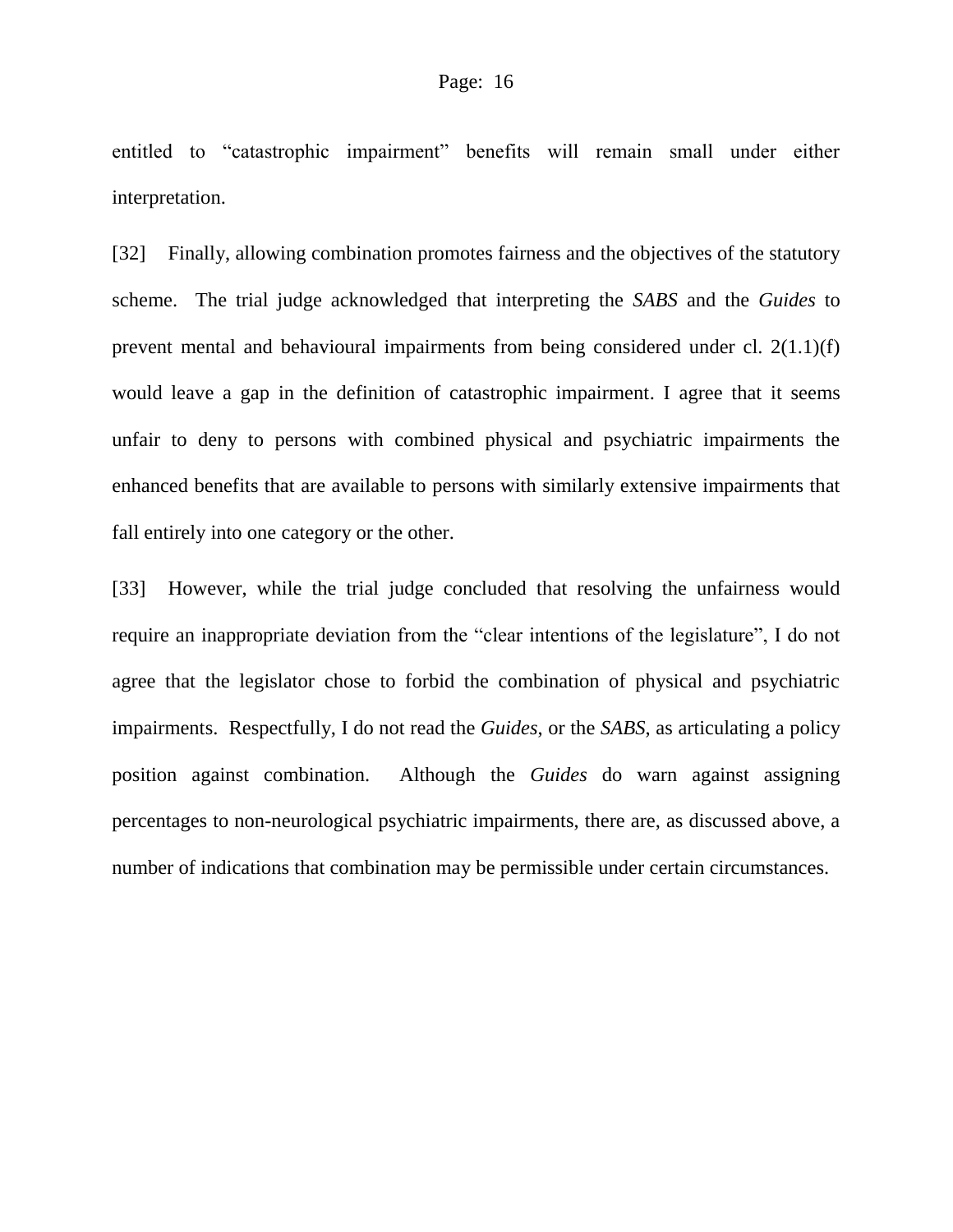[34] For these reasons, I would conclude that the trial judge erred in his answer to the question posed in the first issue.<sup>4</sup>

#### **(2) The threshold under cl. 2(1.1)(f) standing alone**

[35] In light of the conclusion on the first issue, it is not necessary, strictly speaking, to address the second issue. However, for the sake of completeness, I would record that I can see no palpable and overriding error (the appellant concedes that this is the proper test) in the trial judge"s analysis and calculation of the gait derangement and skin impairment components of the appellant's injuries. Accordingly, I would not allow the appeal on this ground.

#### **E. DISPOSITION**

[36] I would allow the appeal, set aside the judgment of the trial judge, declare that the appellant meets the definition of "catastrophic impairment" under cl.  $2(1.1)(f)$  of the *SABS* and, accordingly, is entitled to enhanced medical and rehabilitation benefits thereunder, and direct the respondent to pay such benefits to the appellant.

<sup>&</sup>lt;sup>4</sup> In reaching this conclusion, I have not referred to the fresh evidence that the appellant sought to introduce, namely, evidence of the legislative purpose of the definition of "catastrophic impairment" in the *SABS* in issue in this appeal. The proposed fresh evidence consists of the transcripts of the hearings of the Standing Committee Report, and transcripts of the Legislative Assembly debates on Bill 59. I would not admit the fresh evidence. It does not meet three of the four criteria set out in *Palmer v. The Queen*, [1980] 1 S.C.R. 759. The evidence could have been adduced at trial, it is not relevant, and it could not reasonably be expected to have affected the result.